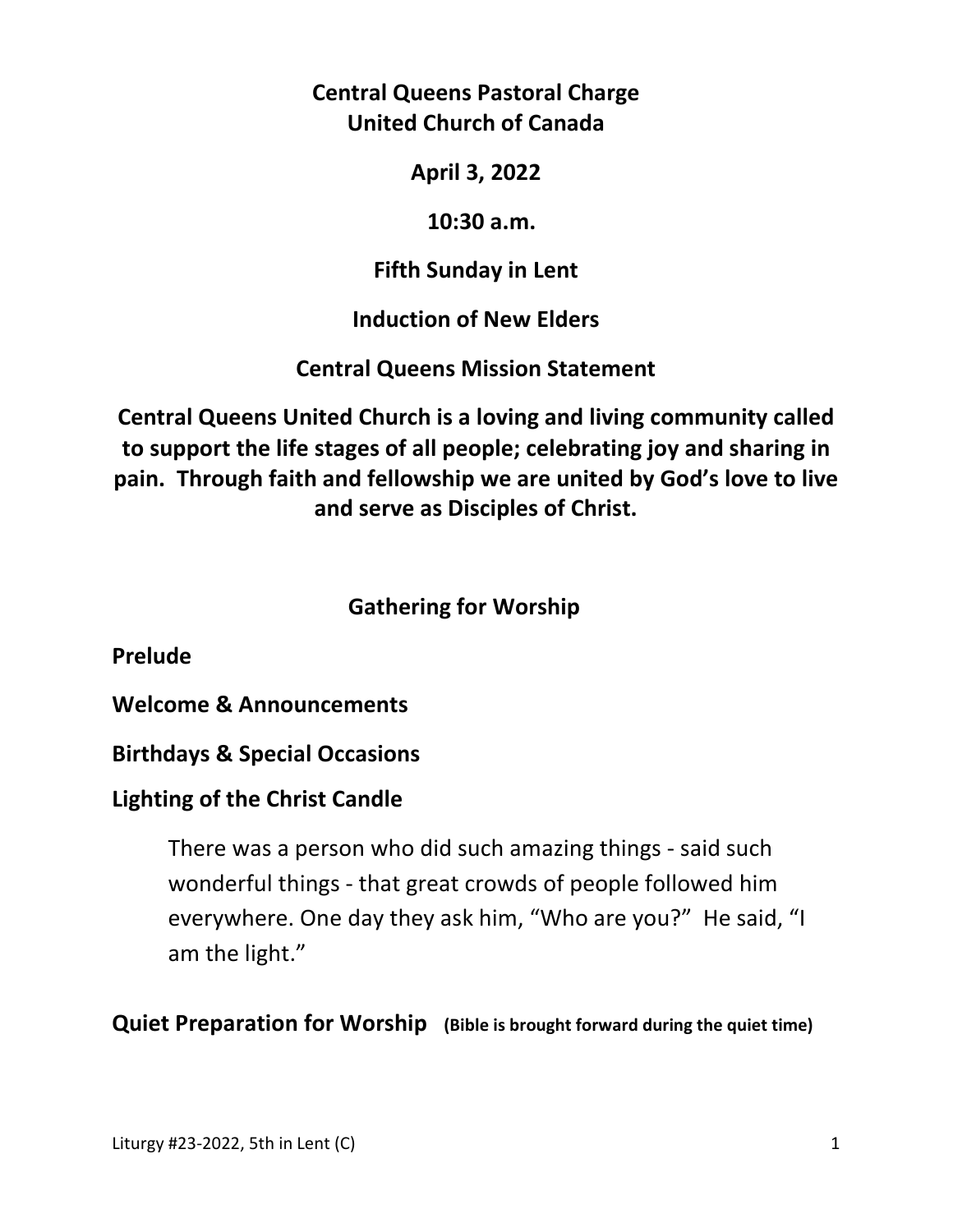## **Lenten Litany**

Following Jesus requires strength for the journey. If we follow faithfully, we will find ourselves taken into places of shadows and death. It is easy to falter and want to return home. Have courage to step forward.

*The fifth rock is placed* 

 The rock of courage.  **May God's spirit walk with us.** 

\*Introit "Don't Be Afraid" **MV** #90

## **Call to Worship**

 Family of God, we gather as whom we are, and we bring what we have.

## **Let us encounter the new thing God is doing among us.**

 We bring joy and sorrow, hope and despair, resources and need, certainty and questions.

## **Let us engage the new thing God is doing among us.**

 In this space, we meet the One who parts seas, creates paths and changes circumstances.

**Let us encourage the new thing God is doing among us. We come with open hearts to worship God.** 

| *Hymn<br>"Come, Let Us Sing" | VU #222 |
|------------------------------|---------|
|------------------------------|---------|

## **Prayer of Approach**

Holy One, we rejoice in your presence. We acknowledge that you have done great things in our history, in our present, and in our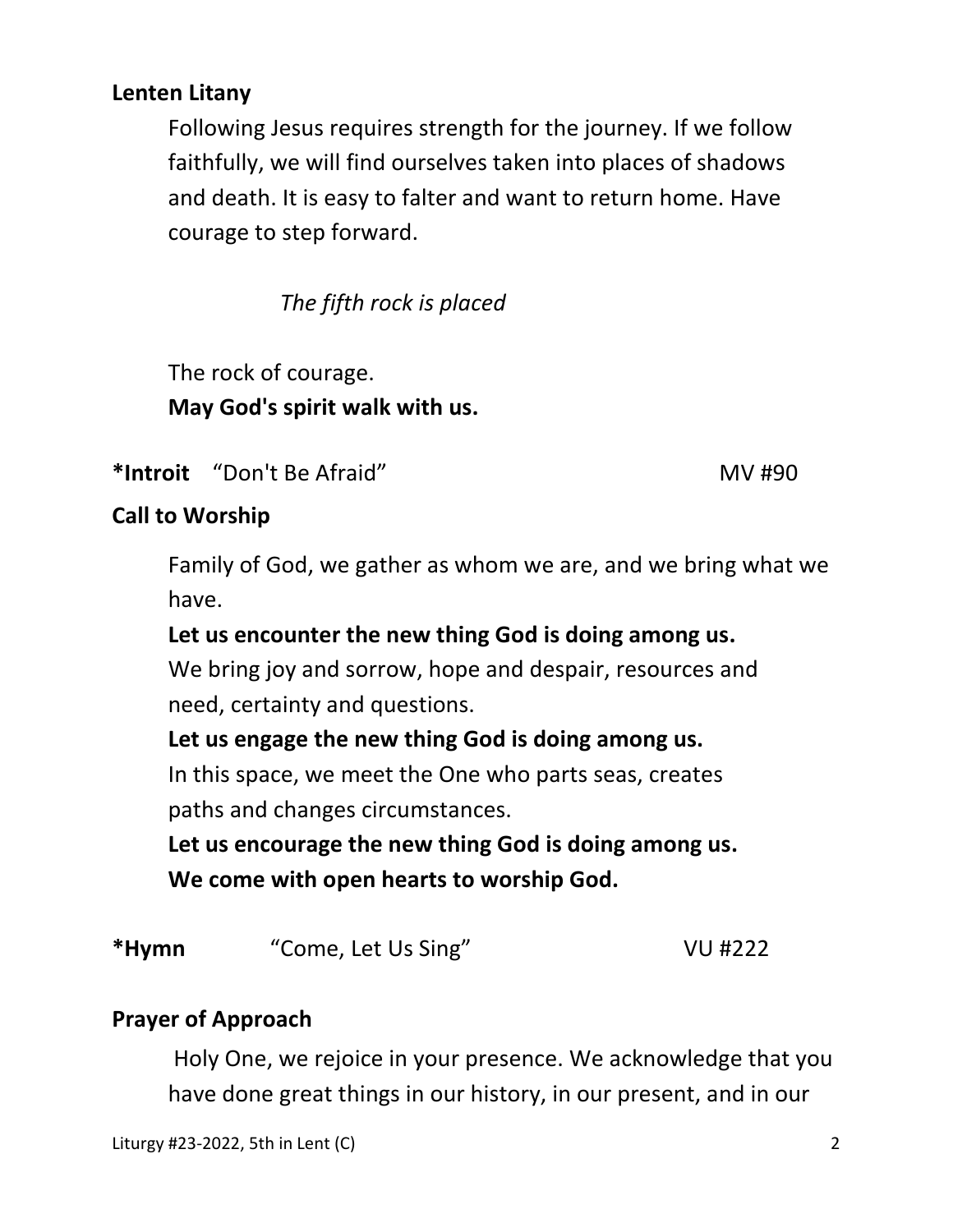future. Our hope rests in you. We rejoice in confidence that you abide in our dry spaces and in our flowing streams. Lead us through troubling times and empower us to continue to press toward you and your way. In our worship, part our lips in praise, open our hearts in love, and quench our spirits in worship. Amen.

With Jesus, we share in the ancient prayer…

#### **Lord's Prayer**

| as it is in heaven.<br>for ever and ever.<br>Amen. | Our Father, which art in heaven,<br>hallowed be thy name.<br>Thy Kingdom come,<br>thy will be done on earth,<br>Give us this day our daily bread;<br>and forgive us our trespasses,<br>as we forgive those who trespass against us;<br>and lead us not into temptation,<br>but deliver us from evil.<br>For thine is the kingdom,<br>the power, and the glory, |                  |
|----------------------------------------------------|----------------------------------------------------------------------------------------------------------------------------------------------------------------------------------------------------------------------------------------------------------------------------------------------------------------------------------------------------------------|------------------|
| Psalm 126                                          |                                                                                                                                                                                                                                                                                                                                                                | <b>VU#850</b>    |
| *Hymn                                              | "Jesus, Friend of Little Children"                                                                                                                                                                                                                                                                                                                             | VU# 340 vv. 1, 2 |
| <b>All God's Children</b>                          |                                                                                                                                                                                                                                                                                                                                                                |                  |
| *Hymn                                              | "Jesus, Friend of Little Children"                                                                                                                                                                                                                                                                                                                             | VU# 340 v.3      |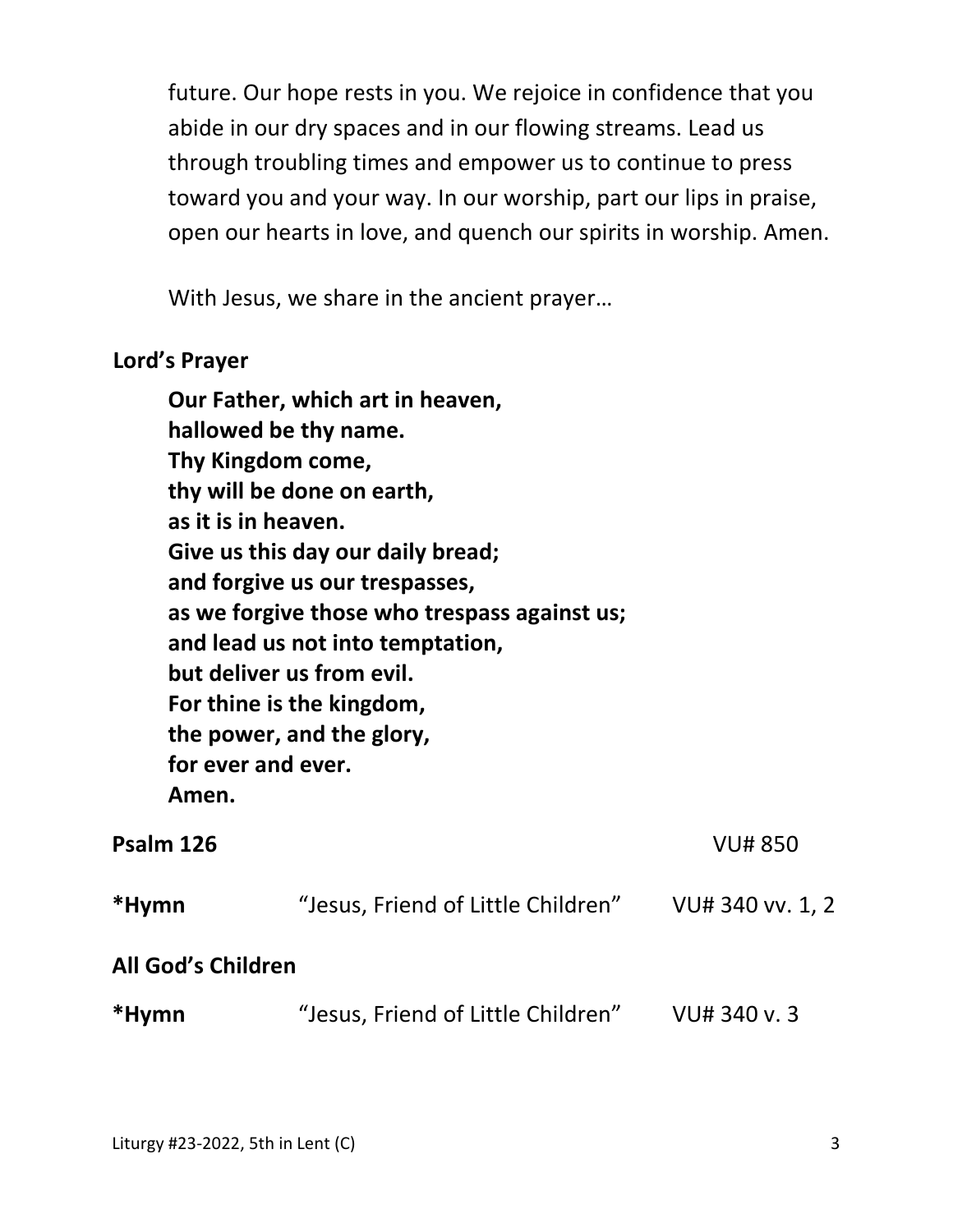**Prayer for Transformation and Restoration**

**Lord Jesus Christ, we gather in your name today, aware that you keep moving closer and closer to the cross. We confess it is not easy to follow your story. Your willingness to give yourself inspired some to give of themselves, while others hesitated or criticized. We confess we often struggle to decide what to give, whom to help. We can be critical of those in need and those who help them. Forgive us when we look for reasons not to share, and excuse ourselves from acting generously, as you did. Amen.** 

## **Assurance of Unending Love**

The God of grace sees us fully, knows us fully, and loves us fully. May our eyes be ever open to see ourselves as God sees us and restore our souls.

## **Presentation of Our Gifts**

## **Invitation to Generosity**

 In the gospel reading, we find a story of abundant generosity. Let us be like Mary who did not count the cost of the blessing she shared but only sought the good, purpose, and reward of her gift. Let us not hesitate to pour what we have out in order to touch lives, comfort and console, and meet the needs we encounter in our community and our world.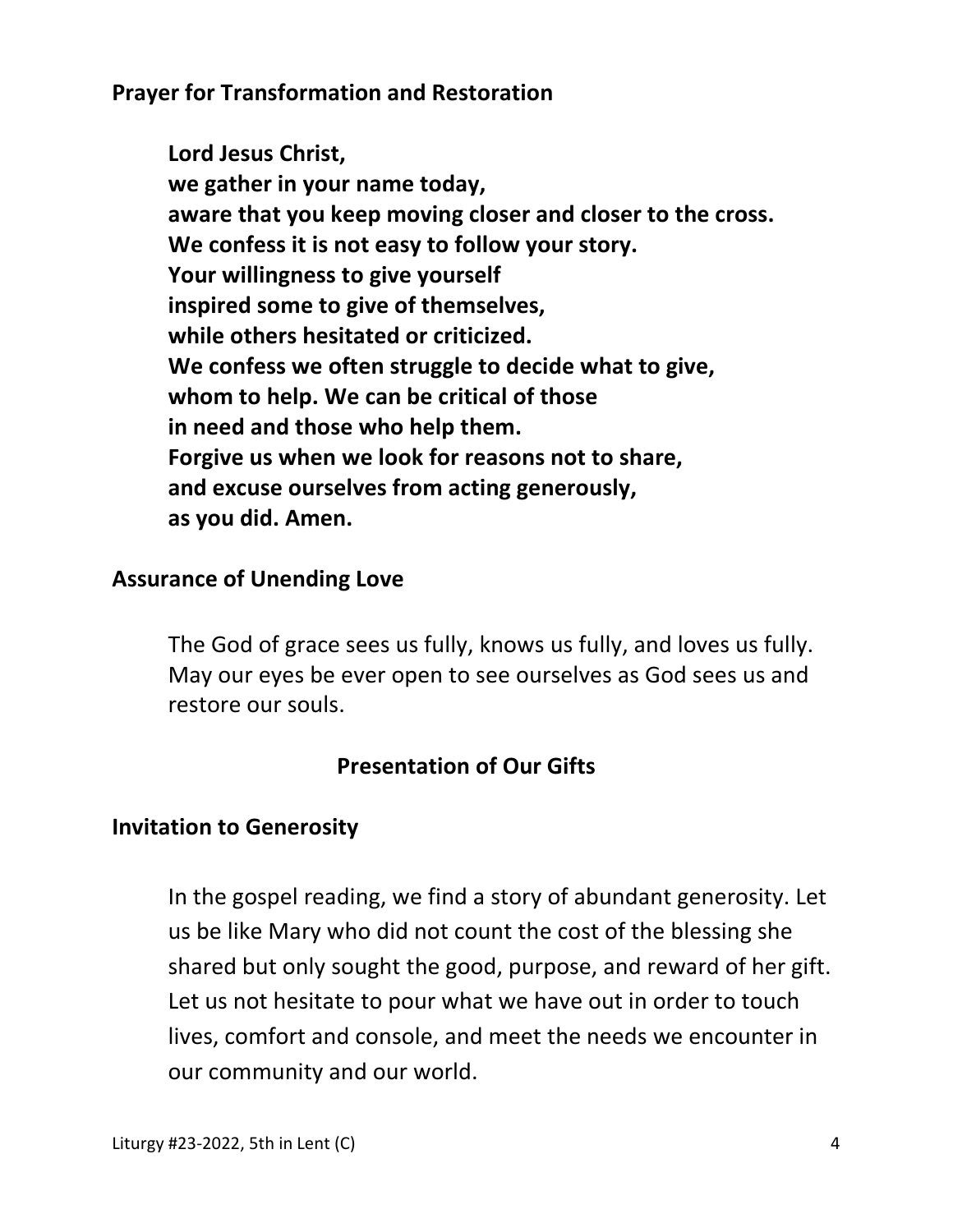## **Offertory**

**\*Presentation of Offering** "Christ Has No Body Now But Yours" MV #171 (Chorus)

#### **\*Offertory Prayer**

**Anoint these gifts, Generous God, that they may fulfill their purpose. Through the pouring out of our financial resources, unique passions and skills, and faithful companionship with our community, may we impart hope, render joy, and participate in your kingdom. Amen.** 

#### **Listening for the Word**

#### **Sacred Word**

#### **Isaiah 43:16-21**

 Thus says the LORD, who makes a way in the sea, a path in the mighty waters, who brings out chariot and horse, army and warrior; they lie down, they cannot rise, they are extinguished, quenched like a wick: Do not remember the former things, or consider the things of old. I am about to do a new thing; now it springs forth, do you not perceive it? I will make a way in the wilderness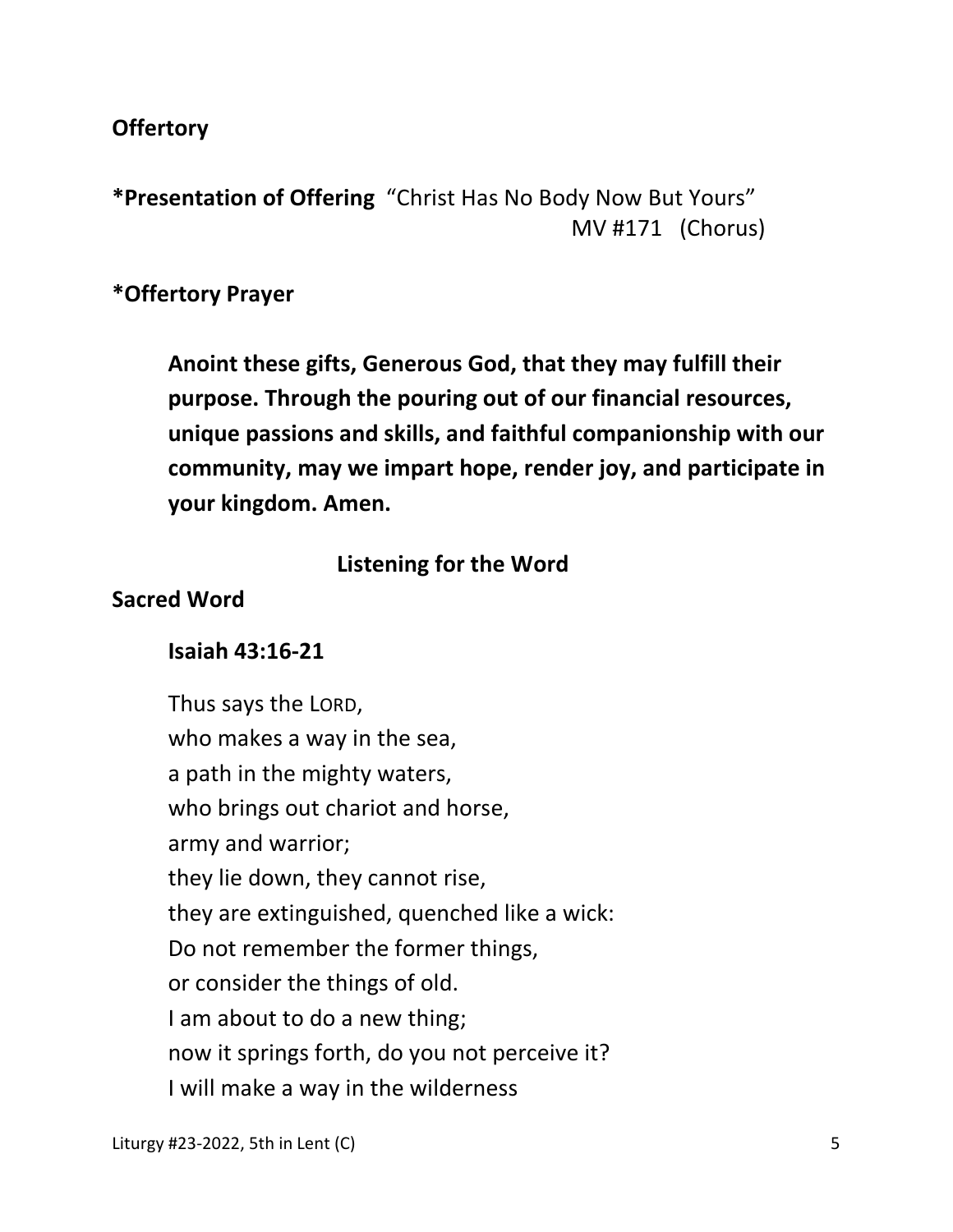and rivers in the desert. The wild animals will honour me, the jackals and the ostriches; for I give water in the wilderness, rivers in the desert, to give drink to my chosen people, the people whom I formed for myself so that they might declare my praise.

## **John 12:1-8**

Six days before the Passover Jesus came to Bethany, the home of Lazarus, whom he had raised from the dead. There they gave a dinner for him. Martha served, and Lazarus was one of those at the table with him. Mary took a pound of costly perfume made of pure nard, anointed Jesus' feet, and wiped them with her hair. The house was filled with the fragrance of the perfume. But Judas Iscariot, one of his disciples (the one who was about to betray him), said, "Why was this perfume not sold for three hundred denarii and the money given to the poor?" (He said this not because he cared about the poor, but because he was a thief; he kept the common purse and used to steal what was put into it.) Jesus said, "Leave her alone. She bought it so that she might keep it for the day of my burial. You always have the poor with you, but you do not always have me."

## **Anthem**

#### **Sermon**

## **Reflective Music**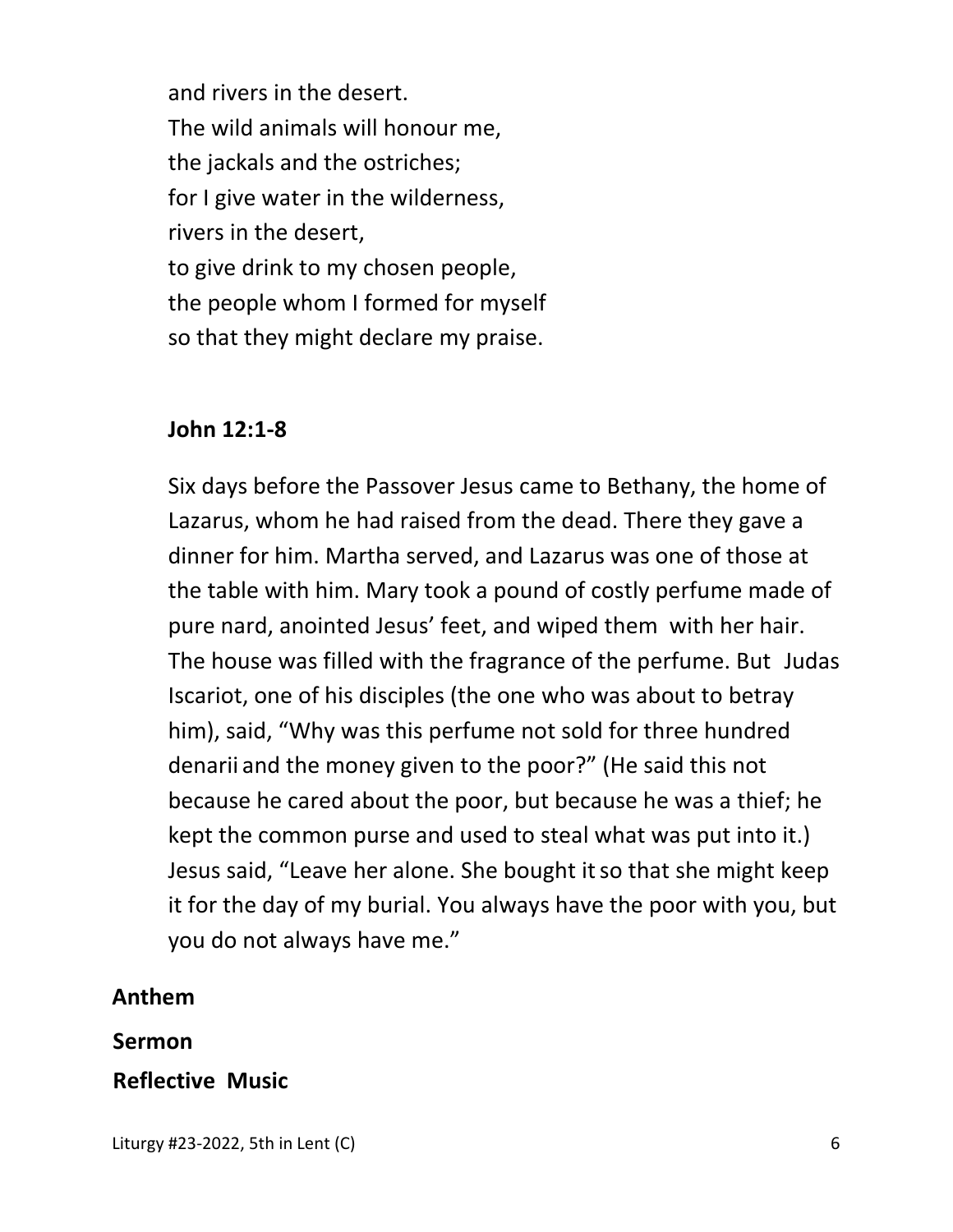## **Induction of Elders**

## **Scripture**

Let us hear the message of scripture. There are different ways of serving, but the same God is served. There are different abilities to perform service, but the same God gives ability to each of us. The Spirit's presence is shown in some way in each person for the good of all. Christ is like a single body which has many parts. If one part of the body suffers, all the other parts share its happiness. All of us are Christ's body, and each one is part of it.

## **Statement of Purpose**

Friends, we celebrate with joy and gratitude

that you have been called by God,

and chosen by the people of Central Queens United congregation for leadership in the church.

This ministry is a blessing, an honour and a responsibility. It recognizes your special gifts

and calls you to work among us, with us, and on our behalf. We thank you and challenge you to offer your best to God, and to all God's people. As you come to assume the duties of your office, let us make a covenant before God and with one another.

 *Newly Elected Elders Stand* 

*(Bernie Dykerman, Mark Douglas, Sarah Weeks, and Walter Carver)* 

As a disciple of Jesus the Christ,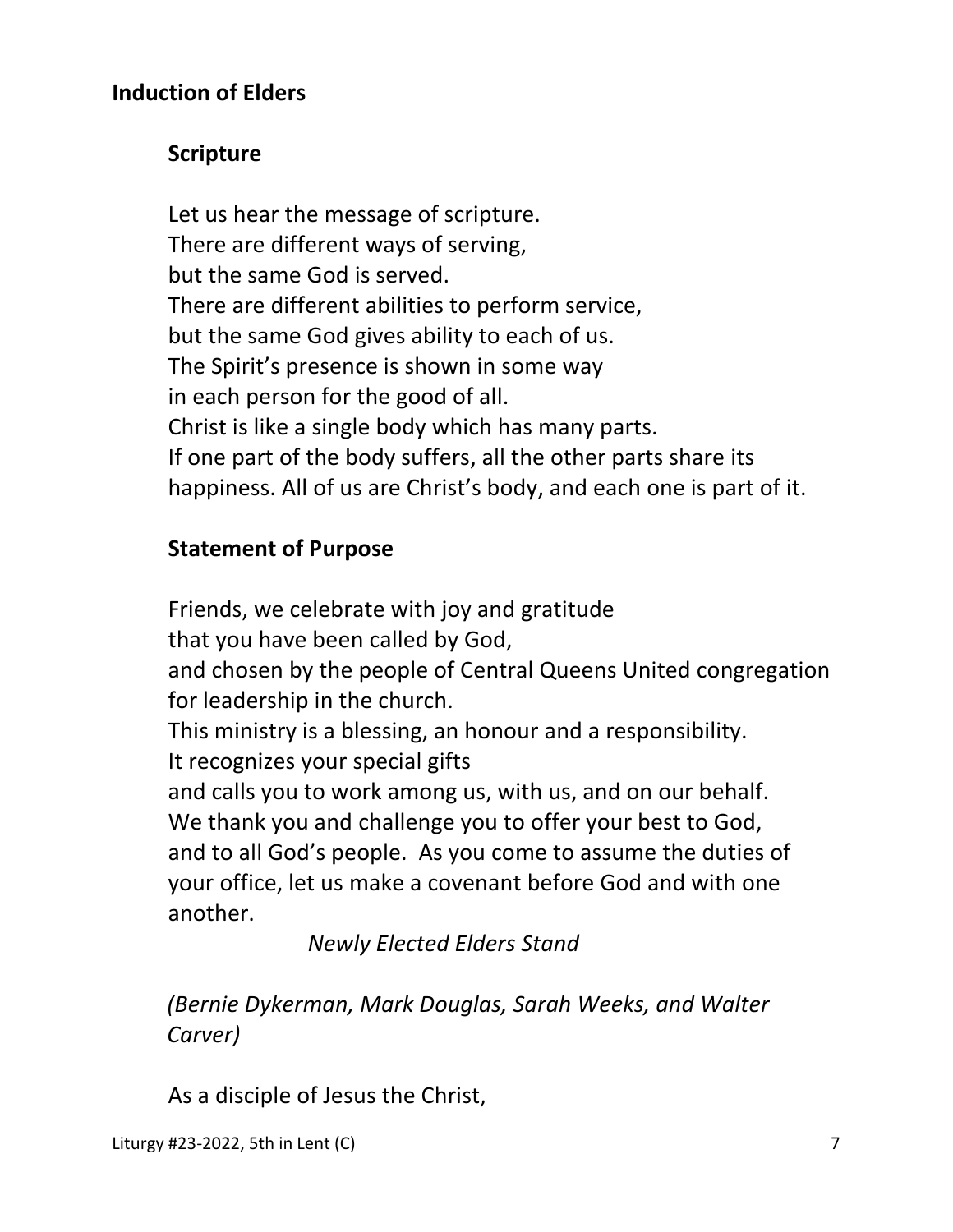will you continue to live out your faith with praise and thanksgiving? Will you carry out your responsibilities / duties in this congregation with integrity and joy?

# **I will, God being my helper.**

(Congregation stands)

Will you, the members and adherence of Central Queens United Church honour the leadership of these people? Will you assist them through daily prayer, generous support and personal example, so that, together, we may be a faithful church of Jesus Christ?

**We will, God being our helper** 

## **Prayer**

 **Loving God, you have called these people to serve you. Send your Holy Spirit upon them and upon us all that we may keep the promises we have made today. Help them to fulfill their responsibilities. May their leadership help us all to reflect your love and grace always. Amen.** 

## **Declaration**

 In the name of God: Creator, Christ and Spirit, we recognize and affirm you in your ministry as Elders of Central Queens United Church. Amen.

## **Prayers of Thanksgiving and Intercession**

 O God in whom we live and move and have our being, we come to you in prayer,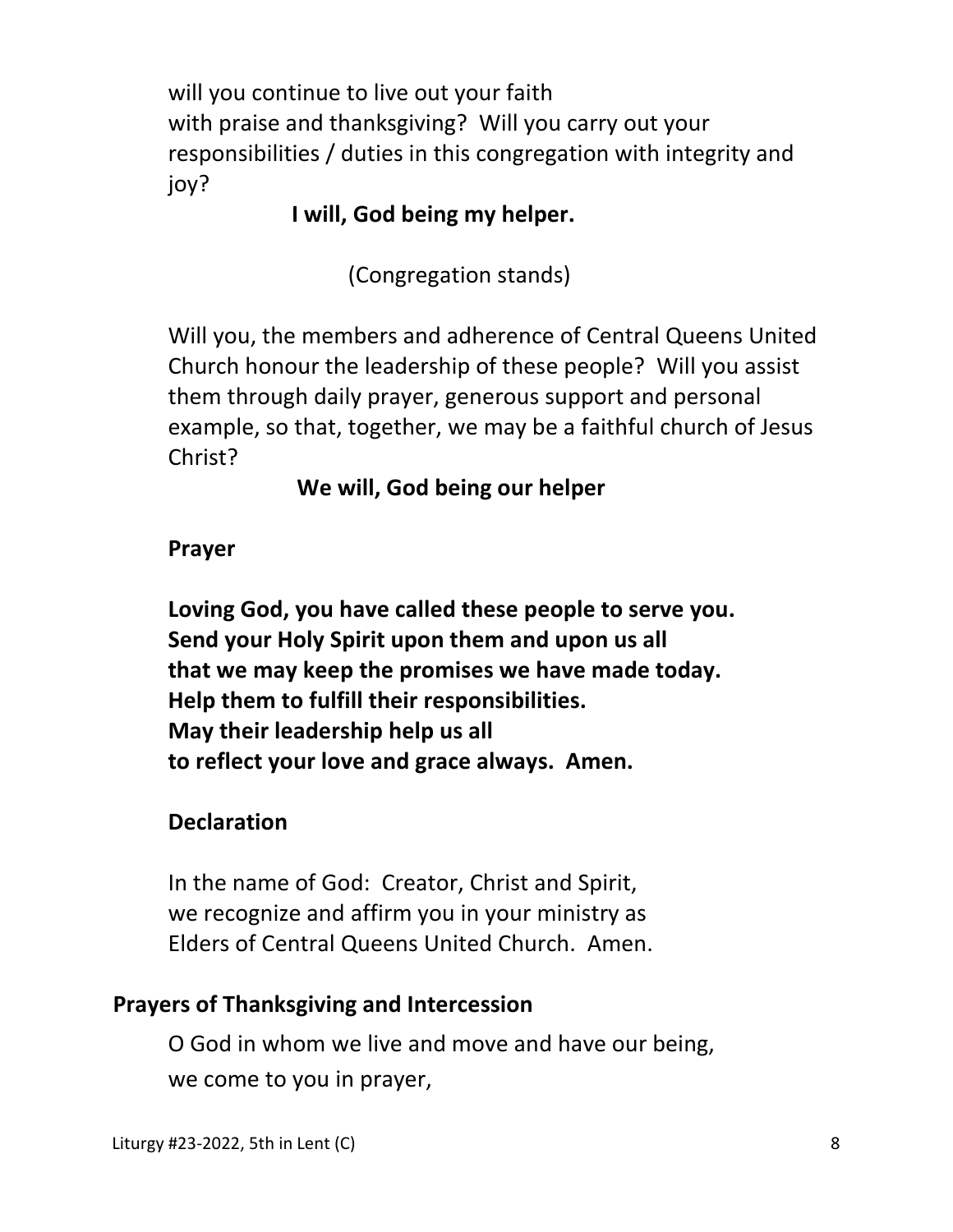trusting that you are with us in the ups and downs, the joys and sorrows of these challenging days. We give you thanks for every sign of your presence with us, for every unexpected kindness, every word of comfort or encouragement, every sign of courage in the face of injustice, every hopeful step towards reconciliation amid conflict, and healing in the face of disease or danger. Thank you for your presence with us in all things.

In this unpredictable world,

 we pray for those whose lives are caught up in reckless terror or planned oppression,

 and for those living in places where they are afraid to walk freely; we remember all who find the uncertainty of our times overwhelming and discouraging:

# *Concerns Shared*

May those living in fear find courage to go on in your company.

 As the stories of Jesus turn us toward the cross, O God, we pray for those who also walk the road of suffering. We remember before you those whose lives that have been plunged into sorrow or despair through tragic death, through critical illness or chronic pain and through complicated problems that seem to have no end:

# *Concerns Shared*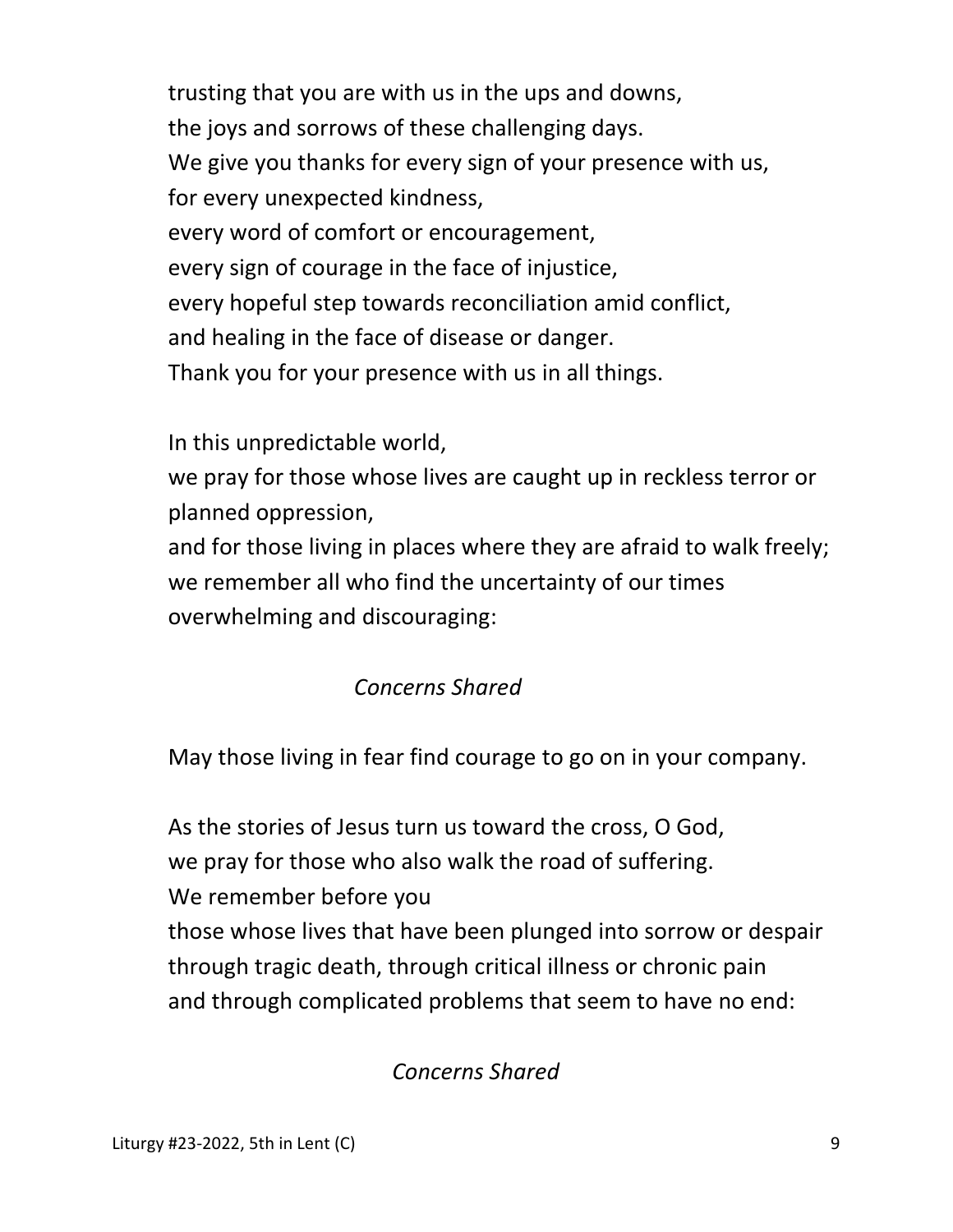May all know your comfort and compassion.

O God, the stories of Jesus show us

that he faced the clamour of many demands

and the pressure of many critics.

We pray for all those who are exhausted these days,

 juggling more demands and fewer resources in their work or at home,

 for those who cannot seem to get it right, whatever they do, and for all those facing unfair criticism and expectations in the responsibilities they bear on behalf of others.

# *Concerns Shared*

May all these be strengthened by your Spirit of justice and mercy.

 O God, we need the embrace of your presence, each in our own way.

 Anoint us with your Spirit of healing and hope, and bring peace to our lives and this world you love for the sake of Jesus, our Christ. Amen.

## **Responding to the Word**

**\*Hymn** "Go to the World" VU #420

## **\*Benediction**

 As you go into the world, may the aroma of your faith fill the air around you. May your hope perfume your encounters. May your touch mend broken walls. And may the God of hope and peace,